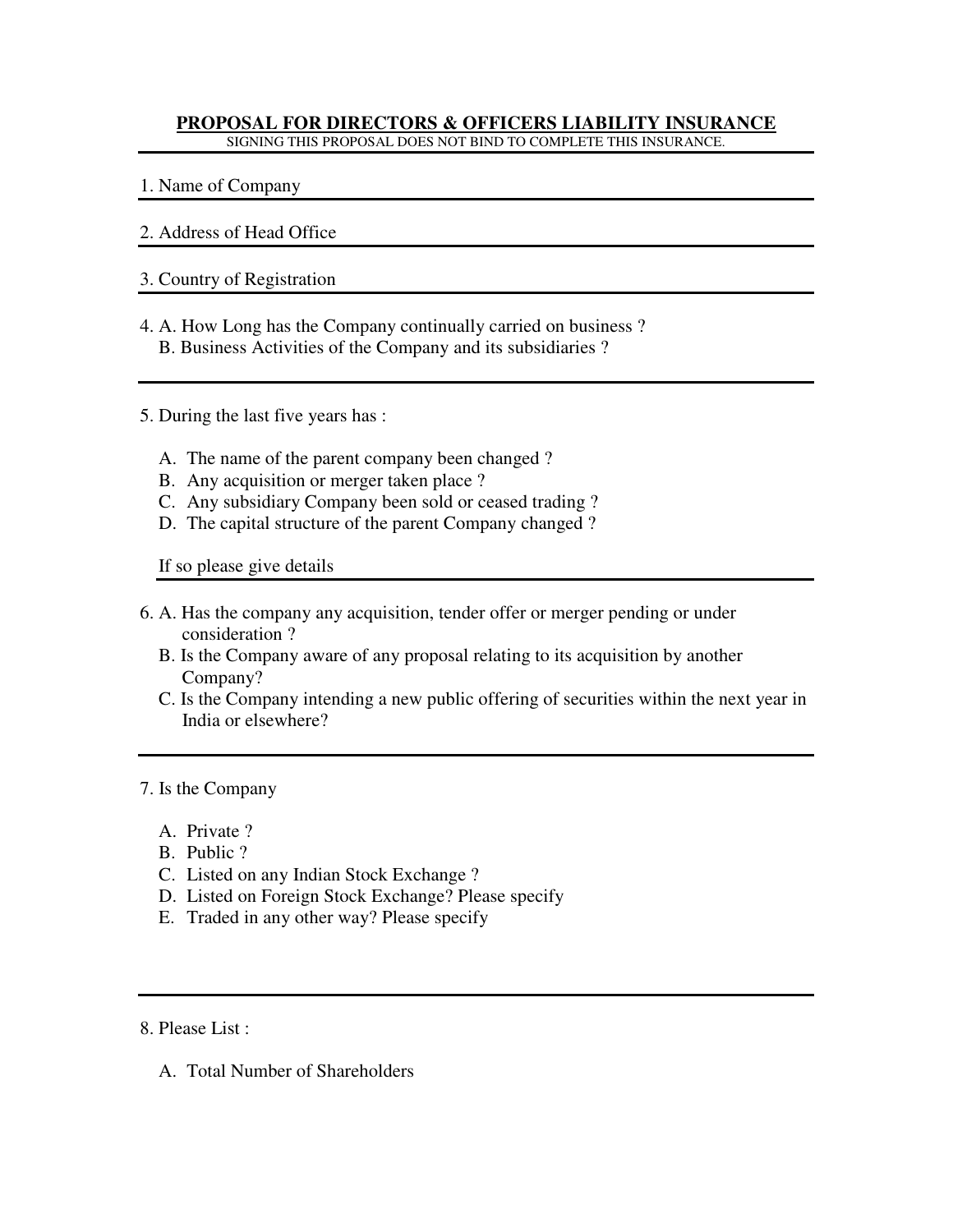- B. Total Number of Shares issued
- C. Total Number of shares held by Directors and Officers (both direct and beneficial)
- D. All holdings representing 15% or more of the Ordinary Share Capital of the Company giving the holder and the percentage held by each.
- 9. A. Please give a list of Directors and Officers of the Company
	- B. Please give details of any change to the list of Directors and Officers given in the Company's last report and accounts.
- 10. Give complete list of all Subsidiary Companies including country of registration and percentage owned by parent Company other than shown in the last report and accounts.
- 11. Does the Company or any Director or Officer have Directors and Officers Liability Insurance currently in force?
	- YES / NO If YES, State A. Insurer B. Indemnity Limit
	- C. Expiry Date
- 12. Has the Company ever had any Insurer decline a proposal or cancel or refuse to renew a Directors and Officers Liability Insurance ? YES / NO If YES, Please give details

The following questions are to be completed by all proposers

- 13. Have claims ever been made against any past or present Director or Officer of the Company or its Subsidiaries ? YES / NO If YES, Please give details
- 14. Is the Proposer aware, after enquiry, of any circumstances of incident which may give rise to a claim ? YES / NO If YES, Please give details